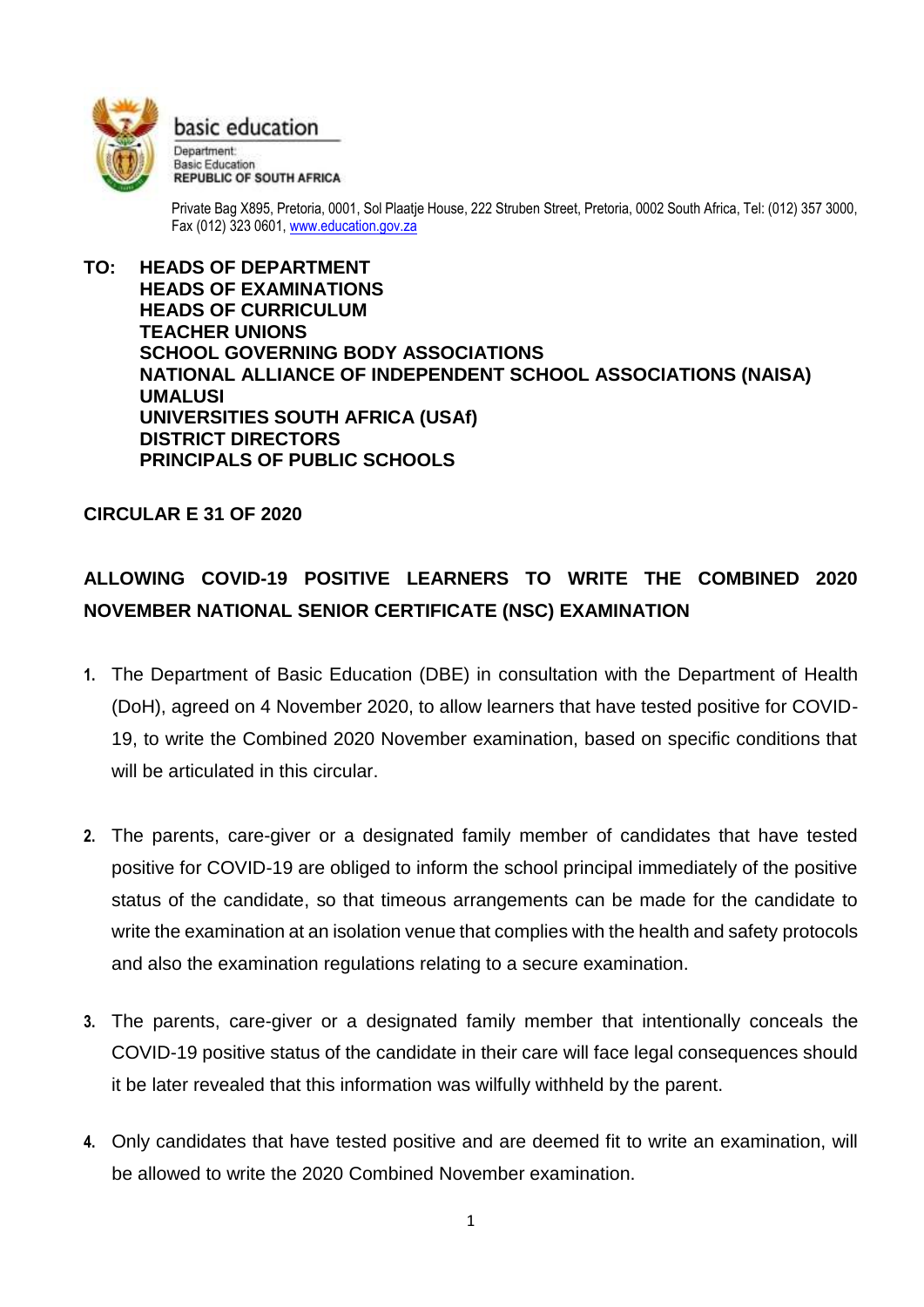- **5.** The Provincial Education Department (PED) will liaise with the Provincial Department of Health and establish isolation venues at selected centres in the province. An isolation venue could be:
	- (a) A quarantine or isolation centre established by the DoH for the purpose of keeping persons in quarantine or in isolation for those that have tested positive for COVID-19.
	- (b) A venue identified by the DoH in conjunction with the PED, that will serve as an isolation venue for the purpose of writing the 2020 Combined November examination. This could be a clinic, a room in a hospital, a community hall, a church hall or any other venue, which includes the home, that is conducive to the writing of an examination.
- **6.** The invigilation at the isolation venue will be carried out by a health official, an educator, examination official or a private invigilator. In utilising the services of either of these persons to serve as an invigilator, the following must be complied with:
	- (a) The individual must be fully briefed of the task to be carried out.
	- (b) The written consent of the individual must be obtained.
	- (c) The individual must be trained to carry out the important task of invigilation.

Educators must undertake the responsibility of invigilation on a voluntary basis and cannot be compelled to do so.

- **7.** It needs to be noted that there will be strict compliance with the requirements of social distancing, the wearing of a face mask and hand sanitising, at the isolation venue. The social distancing at an isolation venue can be extended beyond the 1.5 metre requirement, given the limited number of candidates that may be located at an isolation venue at any given time. If the above three cardinal rules are strictly observed, the health experts confirm that the risk of contracting the virus are virtually non-existent.
- **8.** In addition to allowing candidates that test positive for COVID-19 to write the examinations, candidates that present a temperature of 38°C and above and/or answer "yes" to two or more of the questions on the screening questionnaire must write the examination at an isolation venue at the school, identified and approved by the Principal and School Governing Body, as articulated in *Circular E23 of 2020,* entitled*, Protocol on the Writing of the 2020*